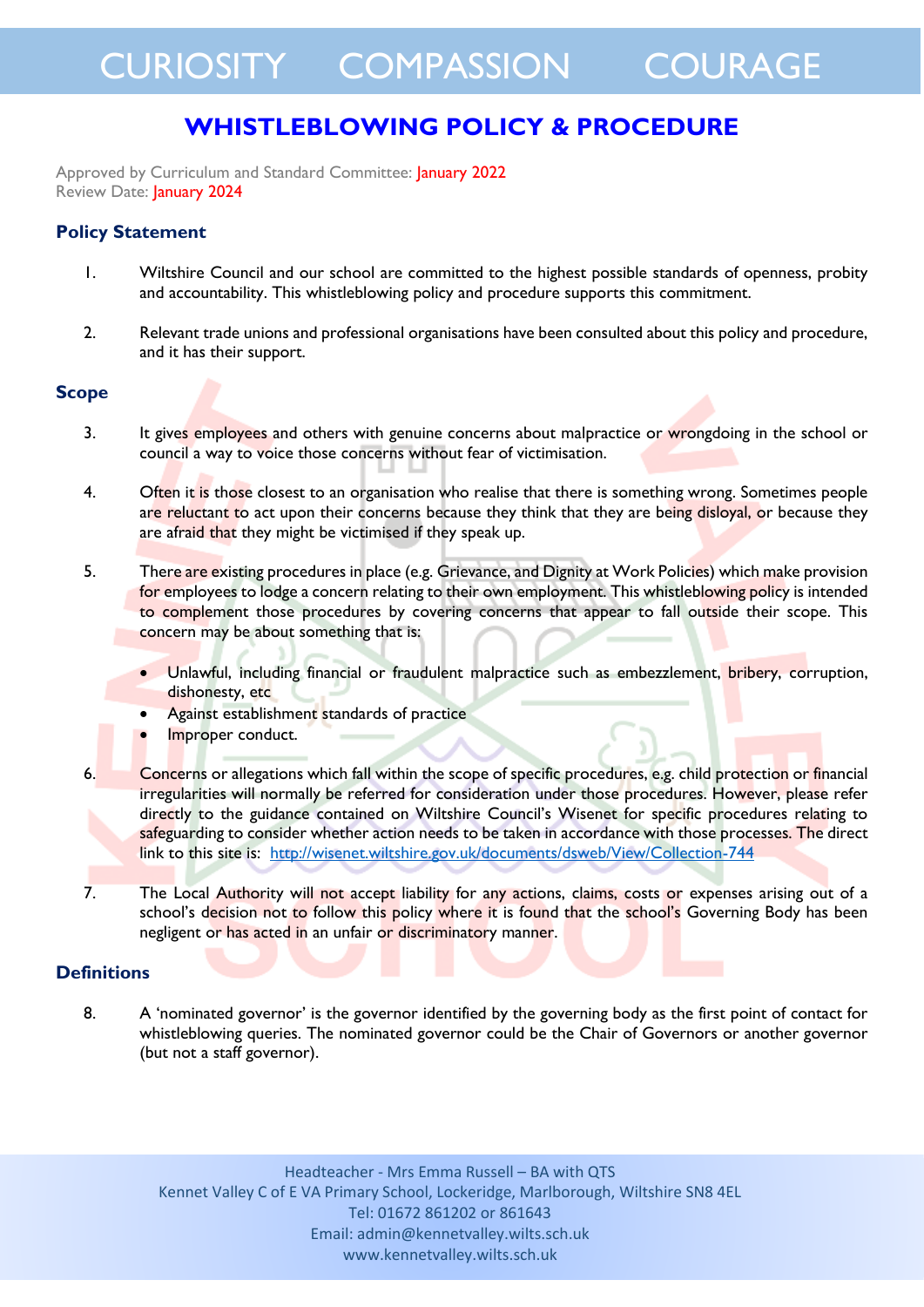# **Aims**

9. The purpose of this policy is to provide you with the help and support you need to speak up and be confident that you can do so safely. We will take your concerns seriously and ensure that they are dealt with promptly and fairly.

## **How to raise a concern**

- 10. Initial concerns should be raised with the nominated governor. If the employee believes that this governor is implicated then the employee should approach the Chair of Governors if they are not the nominated governor. If the Chair of governors is the nominated governor then they should approach the Vice Chair of Governors.
- 11. Within 48 hours, the nominated governor will contact you to arrange to meet you to discuss your concerns. Before the meeting, it would be helpful if you write down what you consider the problem to be, giving names, dates and places where possible. If there are any other documents that you think might be helpful, please try to bring these with you. You are advised to take a friend, colleague or school professional association / union representative with you to the meeting with the governor.
- 12. You are encouraged to raise your concern in person, or through your professional association / union representative on your behalf, because concerns that are expressed anonymously are difficult to investigate. However, the school will exercise its discretion in deciding whether to investigate an anonymous allegation. The factors taken into account will include:
	- The seriousness of the issues raised;
	- The credibility of the allegation; and
	- The likelihood of being able to confirm the allegation from attributable sources.

## **How we will respond**

- 13. After the initial meeting, the nominated governor will arrange for discreet initial enquiries to be made to decide whether an investigation is appropriate and if so, what form it should take.
- 14. The nominated governor will write to you within 10 days of your initial meeting to:
	- Acknowledge that your concern has been received
	- Outline our understanding of what the issues are; and
	- Indicate how we propose to deal with the matter.
- 15. If the nominated governor decides that it is appropriate for an investigation to be carried out, this will either be done by them, or by a governor who is asked to investigate – the investigating officer. However, it may sometimes be necessary for a concern to be referred to the police, an external auditor, or for it to be the subject of an independent enquiry. In addition, where it is established that the complaint involves issues of bullying or unlawful discrimination, it will be necessary to involve the school's Human Resources provider.
- 16. If an investigation is carried out, you will always be informed of the final outcome. It might not be possible to give you full details of the outcome if it contains personal details of a third party, because we have a duty to protect personal information under the Data Protection Act and General Data Protection Regulations (GDPR) 2016

Headteacher - Mrs Emma Russell – BA with QTS Kennet Valley C of E VA Primary School, Lockeridge, Marlborough, Wiltshire SN8 4EL Tel: 01672 861202 or 861643 Email: admin@kennetvalley.wilts.sch.uk www.kennetvalley.wilts.sch.uk